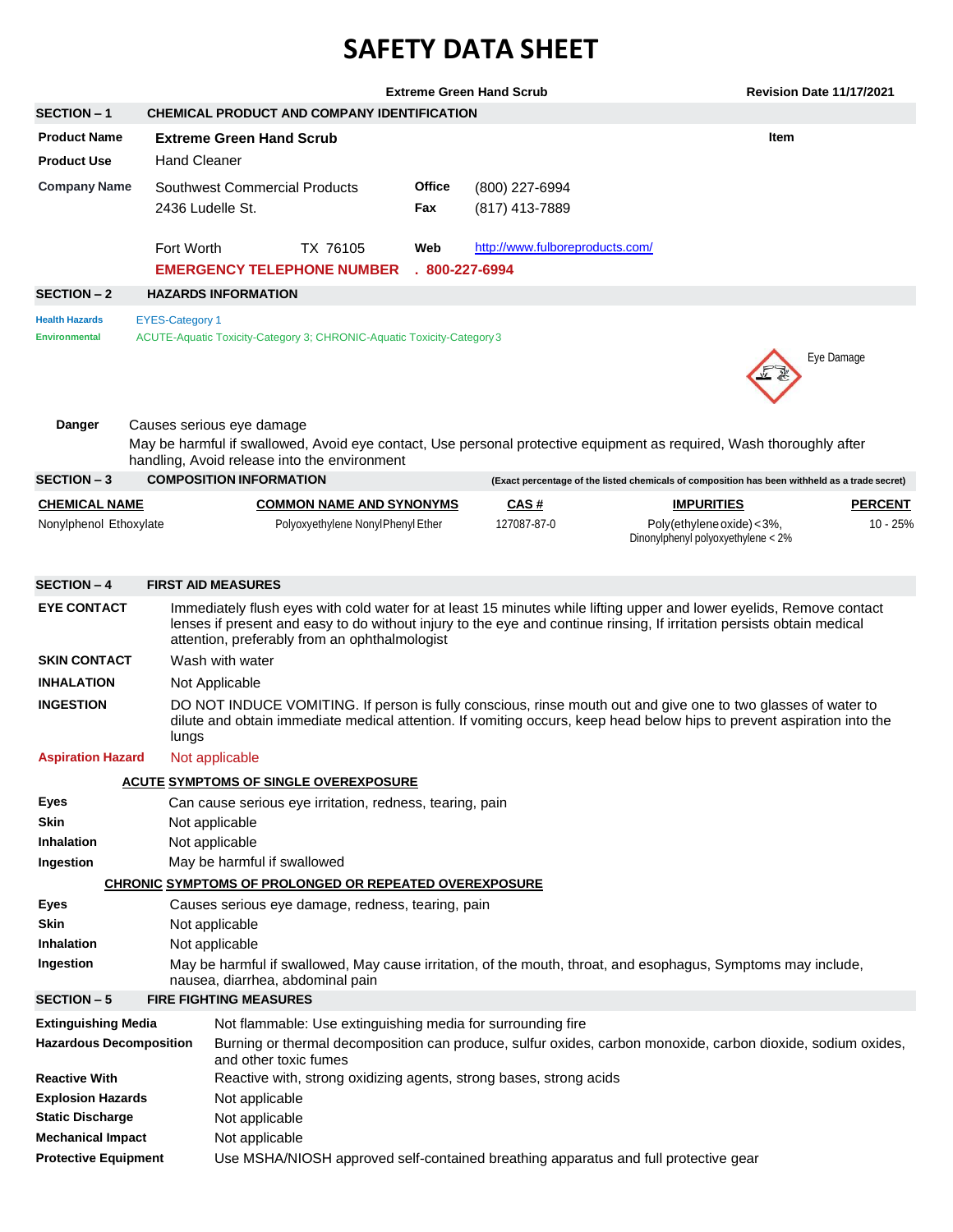|                                                                                                                                                                                                                                                                                                                                                                                                                                                                                                                                                               |                                                                                                                                             |                                                                                                                                                        | <b>Revision Date</b>                                                                              | 11-17-2021                                                                                                                                                                                                                                                                                                                                                                                                                                   |  |  |  |  |  |  |  |
|---------------------------------------------------------------------------------------------------------------------------------------------------------------------------------------------------------------------------------------------------------------------------------------------------------------------------------------------------------------------------------------------------------------------------------------------------------------------------------------------------------------------------------------------------------------|---------------------------------------------------------------------------------------------------------------------------------------------|--------------------------------------------------------------------------------------------------------------------------------------------------------|---------------------------------------------------------------------------------------------------|----------------------------------------------------------------------------------------------------------------------------------------------------------------------------------------------------------------------------------------------------------------------------------------------------------------------------------------------------------------------------------------------------------------------------------------------|--|--|--|--|--|--|--|
| <b>SECTION - 6</b><br><b>ACCIDENTAL RELEASE MEASURES</b>                                                                                                                                                                                                                                                                                                                                                                                                                                                                                                      |                                                                                                                                             |                                                                                                                                                        |                                                                                                   |                                                                                                                                                                                                                                                                                                                                                                                                                                              |  |  |  |  |  |  |  |
| <b>Emergency Procedures</b><br>Warn personnel of spill<br><b>Personal Precautions</b><br>Avoid slipping on spilled product, Do not walk through spill<br><b>Protective Equipment</b><br>Safety Glasses, Gloves<br><b>Containment</b><br>Use rags, towels, absorbent socks or pads to prevent spill from spreading<br><b>Clean Up Procedures</b><br>Use wet vacuum or mop and wringer to pick up spilled material then mop area with clean water<br><b>Disposal</b><br>Dispose of material in accordance with all State and Federal Guidelines and Regulations |                                                                                                                                             |                                                                                                                                                        |                                                                                                   |                                                                                                                                                                                                                                                                                                                                                                                                                                              |  |  |  |  |  |  |  |
| SECTION-7<br><b>HANDLING AND STORAGE</b>                                                                                                                                                                                                                                                                                                                                                                                                                                                                                                                      |                                                                                                                                             |                                                                                                                                                        |                                                                                                   |                                                                                                                                                                                                                                                                                                                                                                                                                                              |  |  |  |  |  |  |  |
|                                                                                                                                                                                                                                                                                                                                                                                                                                                                                                                                                               |                                                                                                                                             |                                                                                                                                                        |                                                                                                   |                                                                                                                                                                                                                                                                                                                                                                                                                                              |  |  |  |  |  |  |  |
|                                                                                                                                                                                                                                                                                                                                                                                                                                                                                                                                                               |                                                                                                                                             |                                                                                                                                                        |                                                                                                   |                                                                                                                                                                                                                                                                                                                                                                                                                                              |  |  |  |  |  |  |  |
|                                                                                                                                                                                                                                                                                                                                                                                                                                                                                                                                                               |                                                                                                                                             |                                                                                                                                                        |                                                                                                   |                                                                                                                                                                                                                                                                                                                                                                                                                                              |  |  |  |  |  |  |  |
|                                                                                                                                                                                                                                                                                                                                                                                                                                                                                                                                                               |                                                                                                                                             |                                                                                                                                                        |                                                                                                   |                                                                                                                                                                                                                                                                                                                                                                                                                                              |  |  |  |  |  |  |  |
|                                                                                                                                                                                                                                                                                                                                                                                                                                                                                                                                                               |                                                                                                                                             |                                                                                                                                                        |                                                                                                   | Significant<br><b>Exposure</b>                                                                                                                                                                                                                                                                                                                                                                                                               |  |  |  |  |  |  |  |
|                                                                                                                                                                                                                                                                                                                                                                                                                                                                                                                                                               |                                                                                                                                             |                                                                                                                                                        |                                                                                                   | <b>ED</b>                                                                                                                                                                                                                                                                                                                                                                                                                                    |  |  |  |  |  |  |  |
|                                                                                                                                                                                                                                                                                                                                                                                                                                                                                                                                                               |                                                                                                                                             |                                                                                                                                                        |                                                                                                   |                                                                                                                                                                                                                                                                                                                                                                                                                                              |  |  |  |  |  |  |  |
|                                                                                                                                                                                                                                                                                                                                                                                                                                                                                                                                                               |                                                                                                                                             |                                                                                                                                                        |                                                                                                   | Eye Wash<br>(Recommended)<br>1<br>$\mathbf{0}$<br>0<br>Α                                                                                                                                                                                                                                                                                                                                                                                     |  |  |  |  |  |  |  |
|                                                                                                                                                                                                                                                                                                                                                                                                                                                                                                                                                               |                                                                                                                                             |                                                                                                                                                        |                                                                                                   |                                                                                                                                                                                                                                                                                                                                                                                                                                              |  |  |  |  |  |  |  |
|                                                                                                                                                                                                                                                                                                                                                                                                                                                                                                                                                               |                                                                                                                                             |                                                                                                                                                        |                                                                                                   |                                                                                                                                                                                                                                                                                                                                                                                                                                              |  |  |  |  |  |  |  |
|                                                                                                                                                                                                                                                                                                                                                                                                                                                                                                                                                               | <b>ACGIH (TWA 8)</b><br>None Established<br>PERSONAL PROTECTIVE EQUIPMENT<br><b>General Ventilation</b><br>PHYSICAL AND CHEMICAL PROPERTIES | <b>Extreme Green Hand Scrub</b><br>handling, Avoid release to the environment<br><b>EXPOSURE CONTROLS / PERSONAL PROTECTION</b><br><b>ACGIH (STEL)</b> | Incompatible with, strong oxidizing agents, strong bases, strong acids<br><b>OSHA PEL (TWA 8)</b> | Keep away from incompatible materials, Avoid eye contact, May be harmful if swallowed, Washthoroughly after<br>KEEP OUT OF REACH OF CHILDREN, Keep container closed when not in use, Store away from incompatible<br>materials, Avoid storing in direct sunlight, Stored above 4.4°C (40°F) and below 49°C (120°F)<br><b>OSHA (CEIL)</b><br><b>HMIS HAZARD RATINGS</b><br>Health<br>Flammability<br>Reactivity<br><b>Personal Protection</b> |  |  |  |  |  |  |  |

## **SECTION – 10 STABILITY AND REACTIVITY**

| Reactivity (Specific Test Data) | None available                                                                                                                         |
|---------------------------------|----------------------------------------------------------------------------------------------------------------------------------------|
| <b>Chemical Stability</b>       | Stable when stored below 49°C (120°F)                                                                                                  |
| <b>Hazardous Polymerization</b> | Will not occur                                                                                                                         |
| <b>Conditions To Avoid</b>      | Incompatible materials                                                                                                                 |
| <b>Incompatible Materials</b>   | Incompatible with, strong oxidizing agents, strong bases, strong acids                                                                 |
| <b>Thermal Decomposition</b>    | Burning or thermal decomposition can produce, sulfur oxides, carbon monoxide, carbon dioxide, silicon oxides,<br>and other toxic fumes |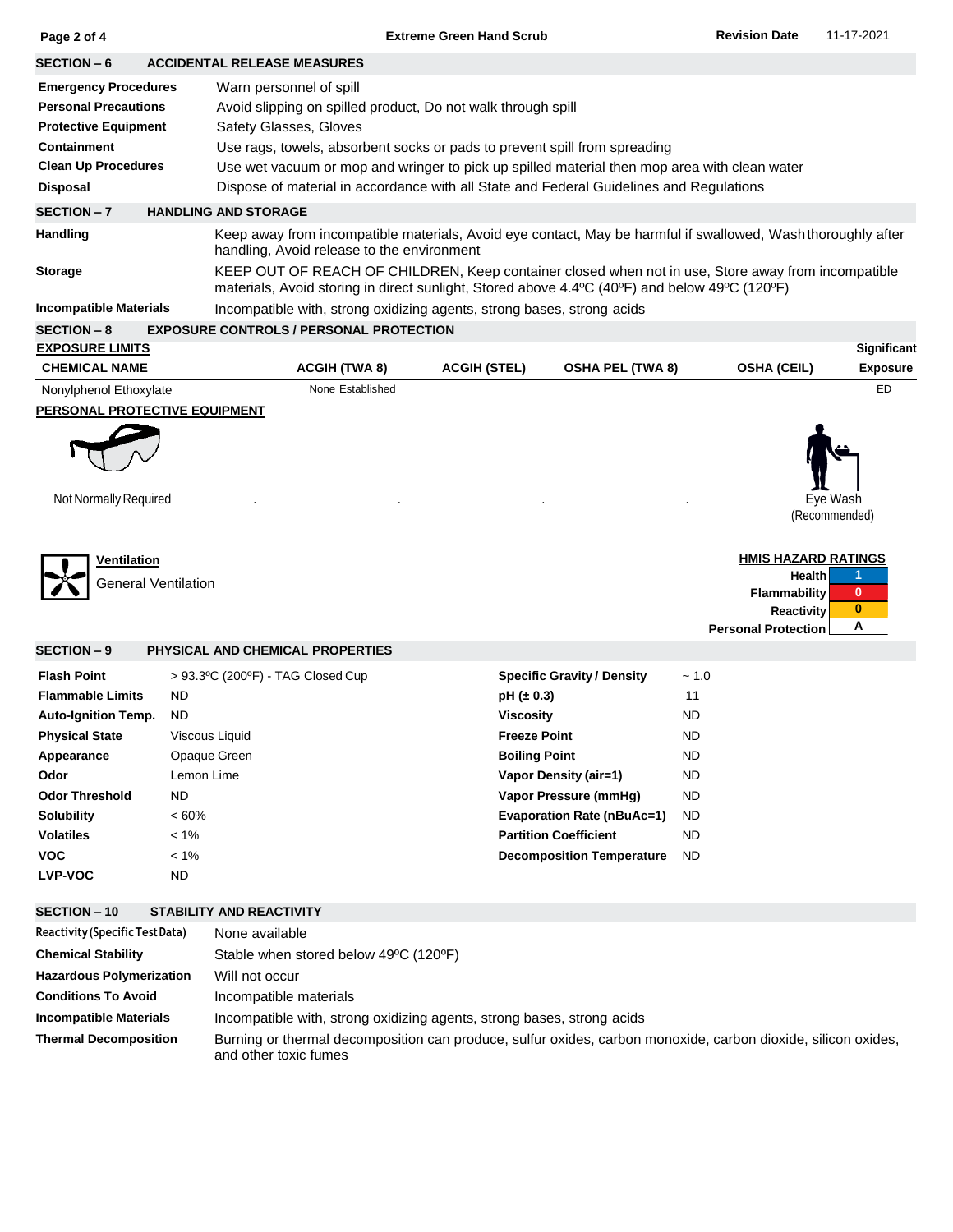| Page 3 of 4                                                                                            |                                                          |                                  | <b>Extreme Green Hand Scrub</b>                   |                                                                                 |                              | <b>Revision Date</b>                                                                                                    | 11/17/2021          |                                    |  |  |  |
|--------------------------------------------------------------------------------------------------------|----------------------------------------------------------|----------------------------------|---------------------------------------------------|---------------------------------------------------------------------------------|------------------------------|-------------------------------------------------------------------------------------------------------------------------|---------------------|------------------------------------|--|--|--|
| <b>SECTION - 11</b>                                                                                    |                                                          | <b>TOXICOLOGICAL INFORMATION</b> |                                                   |                                                                                 |                              |                                                                                                                         |                     |                                    |  |  |  |
| <b>ROUTES OF EXPOSURE</b>                                                                              |                                                          |                                  |                                                   |                                                                                 |                              |                                                                                                                         |                     |                                    |  |  |  |
| Eyes (Yes), Ingestion (Yes)                                                                            |                                                          |                                  |                                                   |                                                                                 |                              |                                                                                                                         |                     |                                    |  |  |  |
|                                                                                                        | <b>ACUTE SYMPTOMS OF SINGLE OVEREXPOSURE</b>             |                                  |                                                   |                                                                                 |                              |                                                                                                                         |                     |                                    |  |  |  |
| Eyes                                                                                                   | Can cause serious eye irritation, redness, tearing, pain |                                  |                                                   |                                                                                 |                              |                                                                                                                         |                     |                                    |  |  |  |
| <b>Skin</b>                                                                                            | Not applicable                                           |                                  |                                                   |                                                                                 |                              |                                                                                                                         |                     |                                    |  |  |  |
| <b>Inhalation</b>                                                                                      | Not applicable                                           |                                  |                                                   |                                                                                 |                              |                                                                                                                         |                     |                                    |  |  |  |
| Ingestion                                                                                              | May be harmful if swallowed                              |                                  |                                                   |                                                                                 |                              |                                                                                                                         |                     |                                    |  |  |  |
| CHRONIC SYMPTOMS OF PROLONGED OR REPEATED OVEREXPOSURE                                                 |                                                          |                                  |                                                   |                                                                                 |                              |                                                                                                                         |                     |                                    |  |  |  |
| Eyes                                                                                                   |                                                          |                                  |                                                   |                                                                                 |                              |                                                                                                                         |                     |                                    |  |  |  |
| <b>Skin</b>                                                                                            | Not applicable                                           |                                  | Causes serious eye damage, redness, tearing, pain |                                                                                 |                              |                                                                                                                         |                     |                                    |  |  |  |
| <b>Inhalation</b>                                                                                      |                                                          |                                  |                                                   |                                                                                 |                              |                                                                                                                         |                     |                                    |  |  |  |
| Ingestion                                                                                              | Not applicable                                           |                                  |                                                   |                                                                                 |                              |                                                                                                                         |                     |                                    |  |  |  |
|                                                                                                        |                                                          | nausea, diarrhea, abdominal pain |                                                   |                                                                                 |                              | May be harmful if swallowed, May cause irritation, of the mouth, throat, and esophagus, Symptoms may include,           |                     |                                    |  |  |  |
| <b>Acute Tox Calculated</b>                                                                            |                                                          | Oral:<br>4,707 mg/kg             |                                                   | Dermal:                                                                         | 8,927 mg/kg                  | Inhaled:                                                                                                                |                     | $9.5 \,\mathrm{mg/L}$              |  |  |  |
| <b>Acute Tox Category</b>                                                                              |                                                          |                                  |                                                   |                                                                                 |                              | Not applicable (Oral >2,000 mg/kg), Not applicable (Dermal >2,000 mg/kg), Not applicable (Inhaled >5 mg/L) Dust or Mist |                     |                                    |  |  |  |
| <b>Additional Info</b>                                                                                 |                                                          |                                  |                                                   |                                                                                 |                              |                                                                                                                         |                     |                                    |  |  |  |
| <b>Target Organs</b>                                                                                   | Eyes (Lens or cornea)                                    |                                  |                                                   |                                                                                 |                              |                                                                                                                         |                     |                                    |  |  |  |
| <b>Medical Conditions</b>                                                                              |                                                          |                                  |                                                   | Preexisting, eye, skin, disorders may be aggravated by exposure to this product |                              |                                                                                                                         |                     |                                    |  |  |  |
| <b>Notes to Physician</b>                                                                              |                                                          |                                  |                                                   |                                                                                 |                              | In case of ingestion, gastric lavage with activated charcoal can be used promptly to prevent absorption                 |                     |                                    |  |  |  |
| <b>CARCINOGENIC – This product contains concentrations above 0.1% of the following:</b>                |                                                          |                                  |                                                   |                                                                                 |                              |                                                                                                                         |                     |                                    |  |  |  |
| <b>CHEMICAL NAME</b>                                                                                   | <u>NTP</u>                                               |                                  | <b>ACGIH</b>                                      |                                                                                 | <b>IARC</b>                  |                                                                                                                         | <b>GHS Category</b> |                                    |  |  |  |
|                                                                                                        | <b>NA</b>                                                |                                  | <b>NA</b>                                         |                                                                                 |                              | <b>NA</b>                                                                                                               |                     |                                    |  |  |  |
|                                                                                                        |                                                          |                                  |                                                   |                                                                                 |                              |                                                                                                                         |                     |                                    |  |  |  |
| None Listed                                                                                            |                                                          |                                  |                                                   |                                                                                 | <b>NA</b>                    |                                                                                                                         |                     |                                    |  |  |  |
| MUTAGENIC AND REPRODUCTIVE EFFECTS – This product contains concentrations above 0.1% of the following: |                                                          |                                  |                                                   |                                                                                 |                              |                                                                                                                         |                     |                                    |  |  |  |
| <b>CHEMICAL NAME</b>                                                                                   |                                                          | <b>Germ Cell Mutagenicity</b>    |                                                   |                                                                                 | <b>Toxic to Reproduction</b> |                                                                                                                         |                     |                                    |  |  |  |
| None Listed                                                                                            | <b>NA</b>                                                |                                  |                                                   |                                                                                 | NA                           |                                                                                                                         |                     |                                    |  |  |  |
| <b>COMPONENTS ACUTE TOXICITY</b>                                                                       |                                                          |                                  |                                                   |                                                                                 |                              |                                                                                                                         |                     |                                    |  |  |  |
| <b>CHEMICAL NAME</b>                                                                                   |                                                          | <b>Type</b>                      | Form                                              | <b>Subject</b>                                                                  | <b>Result Value</b>          | <b>Exposure Time</b>                                                                                                    |                     | <b>GHS Category</b>                |  |  |  |
| Nonylphenol Ethoxylate                                                                                 |                                                          | LD50<br>LD50                     | Oral<br>Inhaled                                   | Rat<br>Rat                                                                      | 960 mg/kg<br>$1.15$ mg/L     | 4 Hours (Mist)                                                                                                          |                     | 4 (>300, ≤2000 mg/kg)              |  |  |  |
|                                                                                                        |                                                          | LD50                             | Dermal                                            | Rabbit                                                                          | 2,001 mg/kg                  |                                                                                                                         |                     | 4 (>1.0, ≤5 mg/L)<br>(>2000 mg/kg) |  |  |  |
| <b>SECTION - 12</b>                                                                                    | <b>ECOLOGICAL INFORMATION</b>                            |                                  |                                                   |                                                                                 |                              |                                                                                                                         |                     |                                    |  |  |  |
| <u>CHEMICAL NAME</u>                                                                                   |                                                          | <u>Type</u>                      | <b>Subject Subject Latin</b>                      |                                                                                 |                              | <b>Result Value Exposure Time</b>                                                                                       |                     | <b>GHS Category</b>                |  |  |  |
| Nonylphenol Ethoxylate                                                                                 |                                                          | <b>LC50</b>                      | Fathead Minnow (Pimephales promelas)              |                                                                                 | 3.8 mg/L                     | 96 Hours                                                                                                                |                     | $2$ (>1, ≤10 mg/L)                 |  |  |  |
|                                                                                                        |                                                          | LC50                             | Water Flea (Daphnia magna)                        |                                                                                 | $9.3$ mg/L                   | 48 Hours                                                                                                                |                     | $2$ (>1, ≤10 mg/L)                 |  |  |  |
| <b>Bioaccumulative Potential</b>                                                                       |                                                          |                                  |                                                   | There is no evidence to suggest bioaccumulation will occur                      |                              |                                                                                                                         |                     |                                    |  |  |  |
| <b>Mobility In Soil</b>                                                                                |                                                          | No data available                |                                                   |                                                                                 |                              |                                                                                                                         |                     |                                    |  |  |  |
| <b>Other Adverse Effects</b>                                                                           |                                                          | Harmful to aquatic life          |                                                   |                                                                                 |                              |                                                                                                                         |                     |                                    |  |  |  |
| <b>SECTION - 13</b>                                                                                    | <b>DISPOSAL CONSIDERATIONS</b>                           |                                  |                                                   |                                                                                 |                              |                                                                                                                         |                     |                                    |  |  |  |
| DO NOT DUMP INTO ANY STORM SEWERS, ON THE GROUND, OR INTO ANY BODY OF WATER                            |                                                          |                                  |                                                   |                                                                                 |                              |                                                                                                                         |                     |                                    |  |  |  |
| Dispose of any waste in accordance with all State and Federal Guidelines and Regulations               |                                                          |                                  |                                                   |                                                                                 |                              |                                                                                                                         |                     |                                    |  |  |  |
|                                                                                                        |                                                          |                                  |                                                   |                                                                                 |                              |                                                                                                                         |                     |                                    |  |  |  |
| <b>SECTION - 14</b>                                                                                    | <b>TRANSPORT INFORMATION</b>                             |                                  |                                                   |                                                                                 |                              |                                                                                                                         |                     |                                    |  |  |  |
| <b>DOT CLASSIFICATION</b>                                                                              |                                                          |                                  |                                                   |                                                                                 |                              |                                                                                                                         |                     |                                    |  |  |  |
| <b>UN Number</b>                                                                                       |                                                          |                                  |                                                   | <b>Proper Shipping Name</b>                                                     |                              |                                                                                                                         |                     |                                    |  |  |  |
| Not Regulated                                                                                          |                                                          |                                  |                                                   | Non Regulated Material                                                          |                              |                                                                                                                         |                     |                                    |  |  |  |
| <b>Hazard Class Packing Group</b>                                                                      |                                                          | <b>Label Codes</b>               |                                                   | <b>Reportable Quantity (lbs)</b>                                                | <b>Response</b>              | <b>Marine Pollutant Hazard Label</b>                                                                                    |                     | Secondary                          |  |  |  |

**Additional Info:**